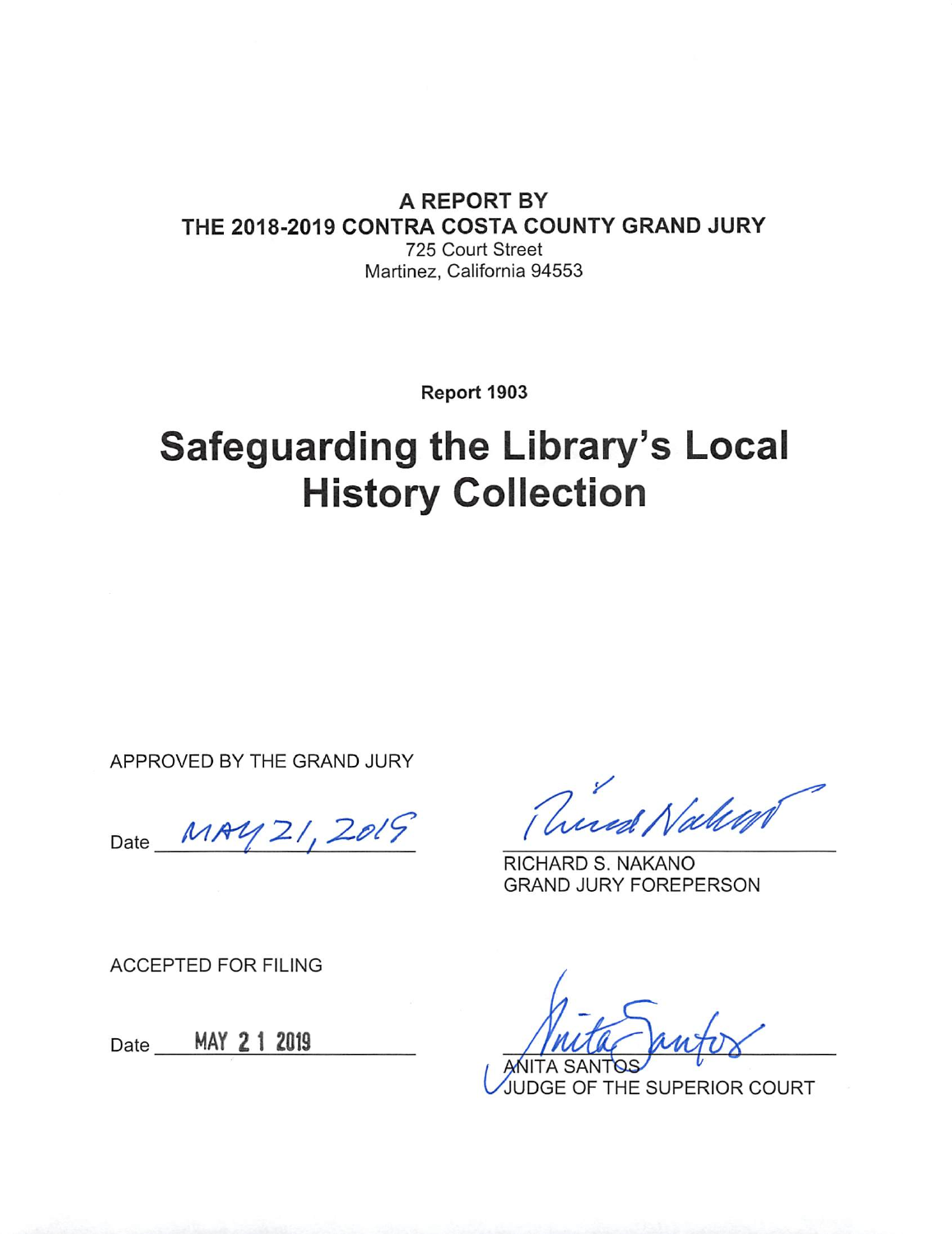Contact: Richard Nakano Foreperson 925-522-6941

Contra Costa County Grand Jury Report 1903

### **Safeguarding the Library's Local History Collection**

### **TO: Contra costa county Board of Supervisors, Contra Costa County Library**

### **SUMMARY**

In its efforts to modernize its operations to serve patrons' needs in the  $21<sup>st</sup>$  Century, the Contra Costa County Library system (the Library) could lose important and irreplaceable remnants of the county's rich history and heritage.

Libraries today are more than repositories of books and records. They are community centers providing patrons of all ages and backgrounds with programs and activities, promoting literacy, and enabling access to technology and the unlimited opportunities available on the World Wide Web.

With 26 locations in Contra Costa County, the Library is successfully pursuing its strategic goals of:

- Ensuring easy, equitable access to library services for all county residents
- Championing adult and child literacy
- Delivering a consistent, high quality, and inviting experience for its patrons

The Library maintains special collections on subjects such as genealogy, jazz, and Russian literature that are available to patrons interested in those subjects. However, the Library's large collection of books and materials on the local history of Contra Costa County (the Collection) is another story. These materials are housed mainly in a secure and climate-controlled vault at the Pleasant Hill branch. That facility is scheduled to close in late September of 2019 to make way for a new branch scheduled to open in the Spring of 2021. If plans are not in place to safeguard the Collection before the Pleasant Hill branch closes, the people of Contra Costa County could be at risk of losing a collection of historical materials that cannot be replaced.

The Library values its total collection at nearly \$46 million for insurance purposes. That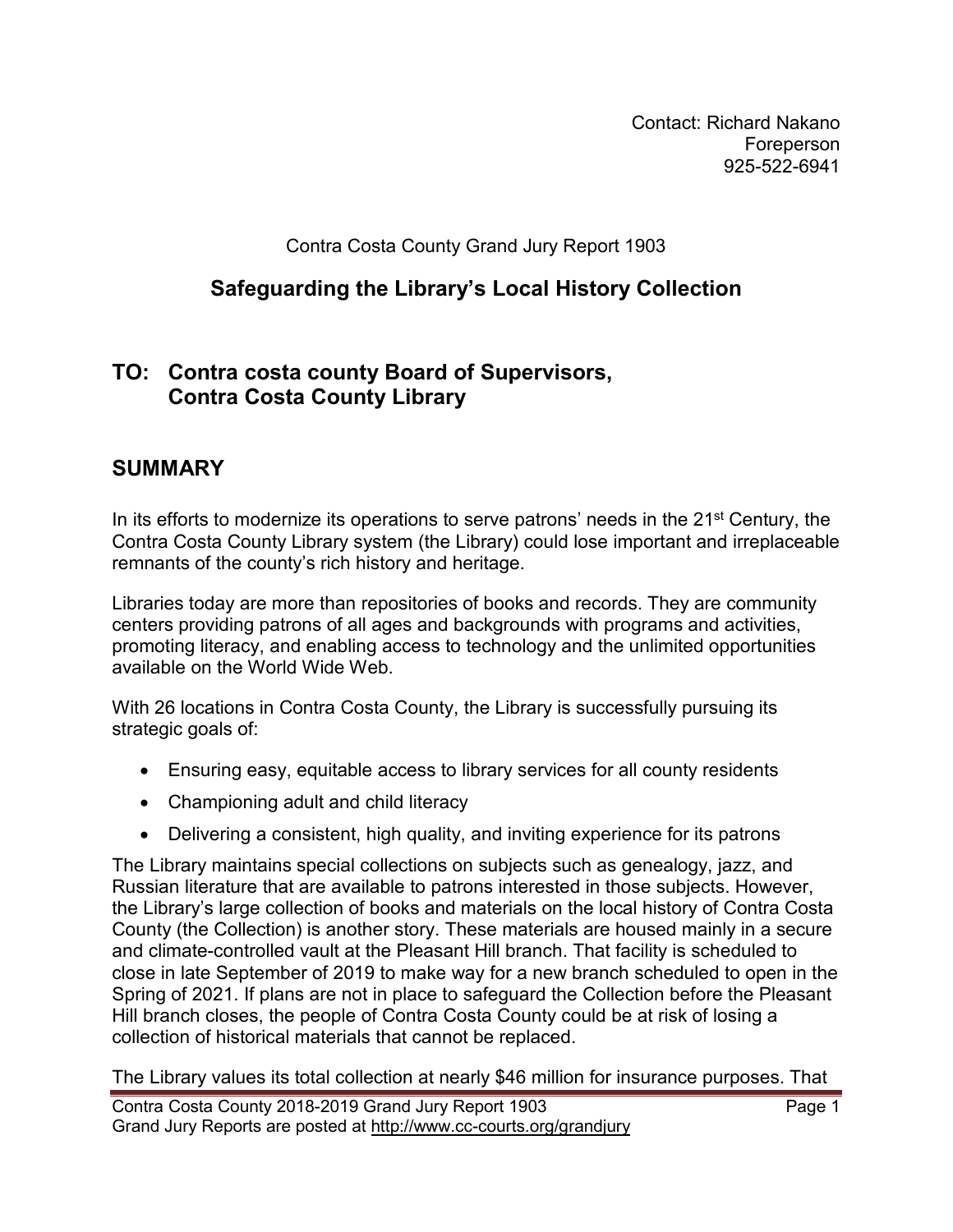amount does not include a replacement value for the Collection, which the Library deems irreplaceable. If your home were to burn, you could rebuild it and replace the furniture, clothing, and appliances with insurance money. But no amount of insurance could help to replace the family photo albums. The Library's Collection, with its rare books, old records, vintage photographs, letters, and other memorabilia, is the county's family album.

The Grand Jury recommends that the Library consider implementing plans for safeguarding the Collection in the short term and ensuring that it will be preserved and available for public use over the long term.

# **METHODOLOGY**

The Grand Jury:

- Conducted multiple interviews with Library staff and outside professionals in the historical preservation field
- Examined the Library budgets for 2014-2018
- Reviewed the Library's inventory of its special collections
- Studied the Library's Collection Development Plan, its annual work plans, its 2014-2017 Strategic Plan, and its 2017 triennial review
- Reviewed assessments of the Collection and the Contra Costa County Historical Society by outside experts
- Examined agendas, minutes, and other documents from meetings of the Contra Costa County Library Commission (2014-2018)
- Visited the vault and other locations at the Pleasant Hill branch and the Contra Costa County Historical Society in Martinez

# **BACKGROUND**

This investigation began when members of the Grand Jury learned that people in the community had raised concerns about what might happen to the Collection when the Pleasant Hill branch closes in anticipation of its move to a new facility. Patrons noticed that the Library had made arrangements to move its genealogy collection from Pleasant Hill to Walnut Creek, but had not announced plans to move the Collection, much of which is housed in a vault at the Pleasant Hill branch.

The Grand Jury began its investigation by examining agendas, minutes and staff reports of the county's Library Commission to see if this issue had been considered by that body. We found no mention of the Collection in those records dating back to 2014. In fact, we found only one reference to any of the Library's special collections during that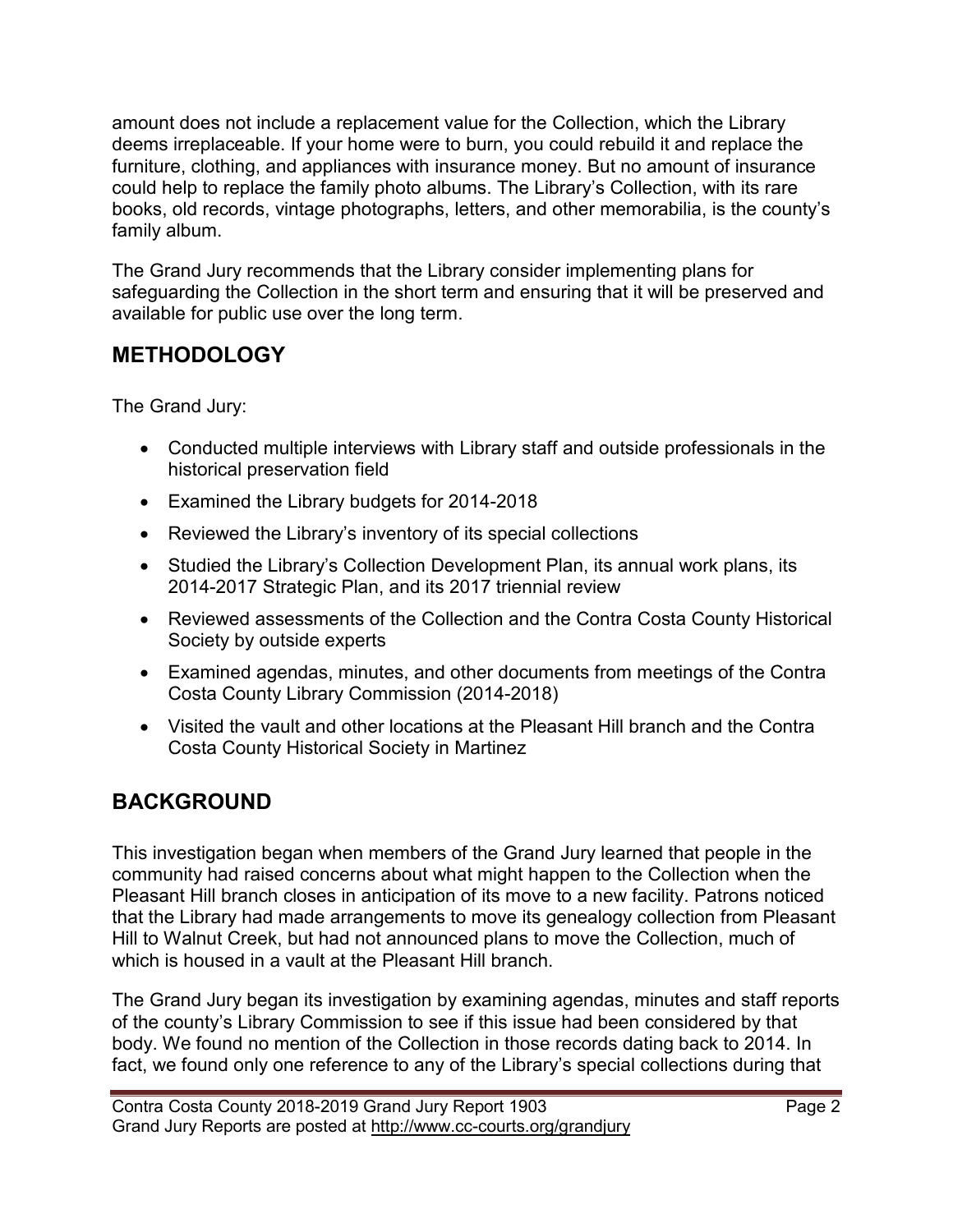time period: a September 25, 2014 agenda item mentioning that, "Commissioners will discuss disposition or storage of the jazz collection during the closure of the San Ramon Library for remodel and expansion in the Fall of 2015."

The Grand Jury noted that Commission records did not reference any similar discussions of collections housed at the Pleasant Hill branch in view of its pending closure. The Jury decided to look into the Library's policies and procedures governing its special collections and how they are being applied in the case of Pleasant Hill.

### **History, Goals, and Preservation Policy**

The Library was founded in 1913 and now has 26 branches in 18 cities and unincorporated communities. The Library serves all of Contra Costa County with the exception of Richmond, which has its own city library system. The Library reports to the Board of Supervisors through the County Administrator. A 24-member Library Commission was established by the Board of Supervisors in 1991 to serve in an advisory role, providing community input on the Library's policies and operations.

The Library developed its 2014-2017 Strategic Plan following broad public input. That plan established four goals, along with objectives and strategies for addressing them. The goals are:

- *1. The Library ensures easy, equitable access to library services for all Contra Costa County residents.*
- *2. The Library champions personal and community engagement in literacy and reading to enrich lives.*
- *3. The Library delivers a consistent, high-quality, and inviting experience at all points of contact.*
- *4. The Library successfully promotes its value, programs, and opportunities to the community.*

These goals, and their accompanying objectives and strategies, were intended to drive decisions and activities through 2017. The Strategic Plan makes no mention of the handling of special collections that the Library owns. The Library's special collections policies are covered in its Collection Development Plan, drafted in 2011. The relevant section of the plan states:

*As part of this role* [Preservation of Materials] *the Library will preserve and conserve unique and endangered information resources that it collects and retains. The Library will actively monitor the physical conditions of its collections and take action to prevent deterioration.*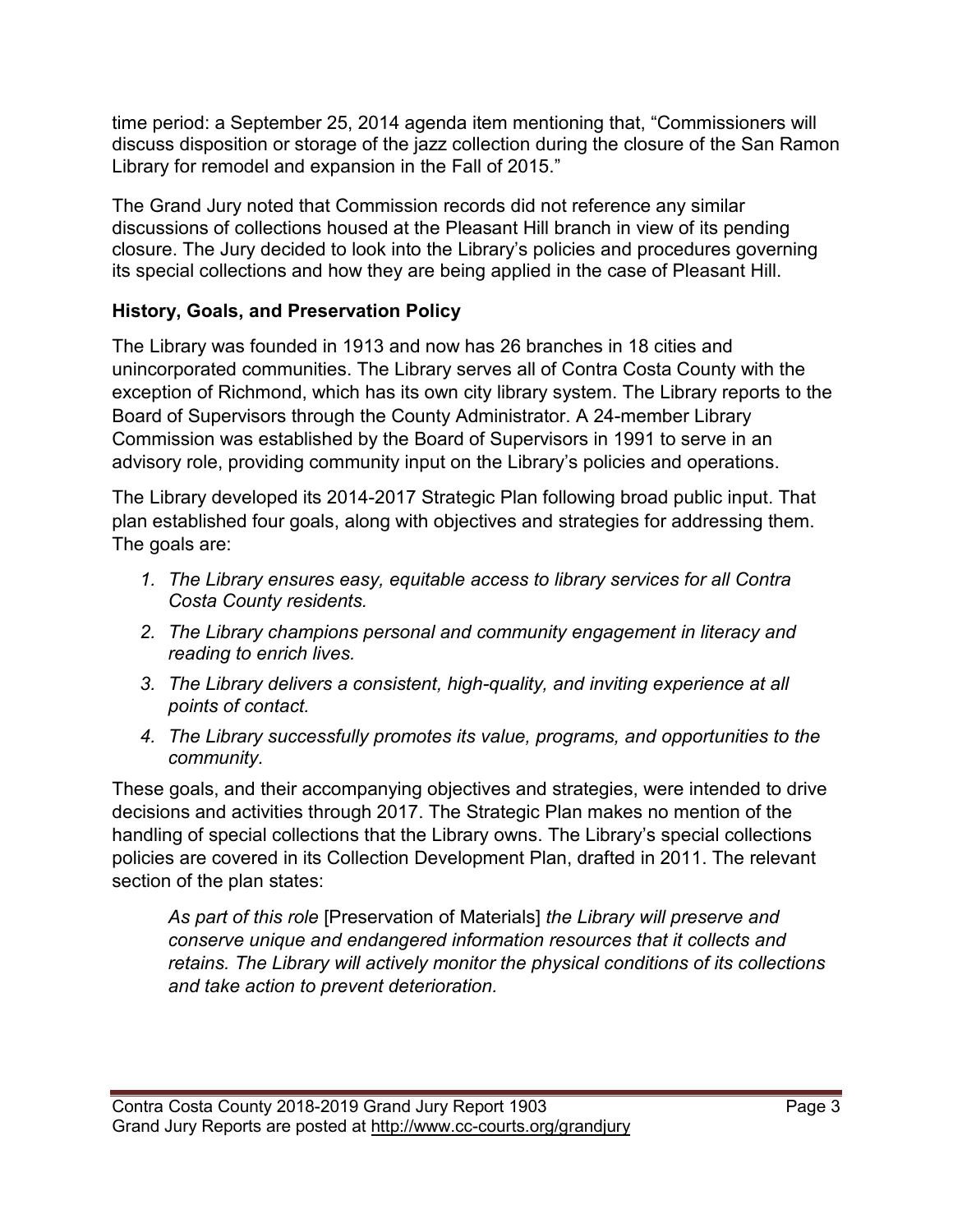The plan lists nine special collections. Library staff is responsible for seven activities in connection with those collections:

- *1. Define the criteria for unique and endangered information resources*
- *2. Identify collections that meet the criteria*
- *3. Secure funding to support preservation and conservation*
- *4. Educate staff in techniques of preservation and conservation*
- *5. Develop agreements for retention and/or exchange of materials*
- *6. Identify institutions or organizations willing to accept and store preserved materials or materials in need of preservation (i.e. local history)*
- *7. Participate in the California Preservations Workshops regarding Disaster Preparedness and Response*

# **DISCUSSION**

## **Preserving the Past While Building the Future**

The Library's Collection Development Plan notes that the Collection constitutes "an invaluable and unique research resource." The Plan states that, "Ongoing maintenance and development of this resource is highly desirable to retain its historical and research value." It assigns responsibility for this maintenance and development to branch librarians.

The Library's assessment of the importance of preserving the Collection as libraries modernize is widely accepted among scholars and library professionals. For example, in her 2018 book about the evolution of libraries into "information and knowledge centers rather than simply storehouses of material," author Susan Orlean acknowledges that she could not have written the book without accessing "the musty boxes of material stashed in the library's Rare Books room." (Susan Orlean, *The Library Book*, Simon & Schuster, 2018)

Today's libraries have evolved from places where people can browse and borrow books, to spaces where the public can meet, learn, mingle, and access technology. Susan Orlean's note is a reminder that libraries must also preserve the archives that document our collective past.

# **The Collection at Risk**

The building that houses the Pleasant Hill branch is more than 50 years old and has deferred maintenance needs estimated at \$10 million. In 2014, the Library and the City of Pleasant Hill began making plans for closing the Pleasant Hill branch and replacing it with a new, modernized library. In Contra Costa, branch libraries are built, owned (with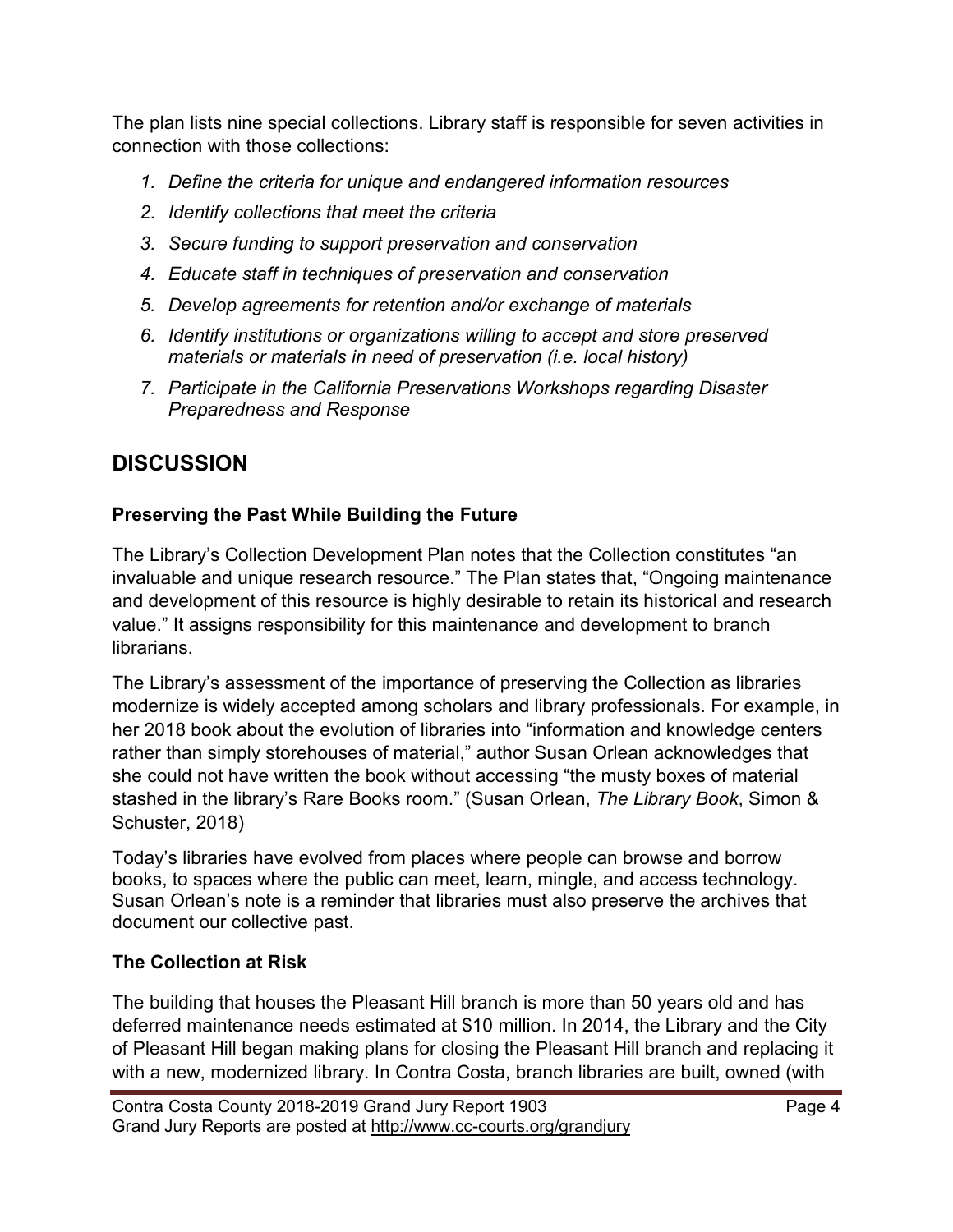some exceptions), and maintained by the cities in which they are located. The Library owns and maintains the materials housed in the branches and provides the staff to operate the branches.

The Pleasant Hill City Council created a Library Task Force in March 2014 to explore prospects for building a new library. The city hired the architecture firm of Bohlin Lywinski Jackson and conducted extensive outreach to the local community to determine priorities, which were integrated with the Library's strategic goals. The city held a town hall meeting in November 2018 to give the public an opportunity to review the new design. Neither the design itself, nor the town hall discussion, included any mention of a vault or other climate-controlled environment, or any provision for housing the local history Collection.<http://www.ci.pleasant-hill.ca.us/1226/Library-Project>

Library staff searched for locations within the Library system that might be able to house some or all of the Collection, but no solution was found. The Library has also had preliminary discussions with external organizations that might be able to provide space for the Collection. These include the Bancroft Library at UC Berkeley and the Contra Costa County Historical Society in Martinez. The Library has not entered into agreements with any of these organizations to house the Collection.

Library managers said they would begin working on a formal plan for disposition of the collection in early 2019. At the time of this report, none of the components of such a plan had been established, including a needs assessment, cost estimates, a survey of Library facilities, and a list of organizations that could potentially house the Collection.

One additional obstacle is the fact that the Library does not have anyone on staff or contract who is a professional archivist or preservationist. While this report was being prepared, the Library received a grant of professional preservationist services from the California State Library. The grant will provide access to a preservation assessment. According to a presentation to the county Board of Supervisors, the assessment will "include scope and scale of preservation needed as well as recommendations for care of the collection." The Library says this information will provide a basis for developing plans for the short- and long-term future of the Collection.

A pressing issue is that Contra Costa County Board of Supervisors decided to close the Pleasant Hill branch a year and a half before the new facility is scheduled to open. This decision was made to enable the county to take advantage of the current real estate market to pursue a sale of the property. So far, the Library has not developed a shortterm plan to ensure the safety and security of the Collection temporarily if the building is closed or demolished before a long-term solution can be implemented.

### **Making Progress**

Despite the absence of historical preservation on its list of strategic priorities and the lack of plans for handling the Collection either temporarily or permanently, the Library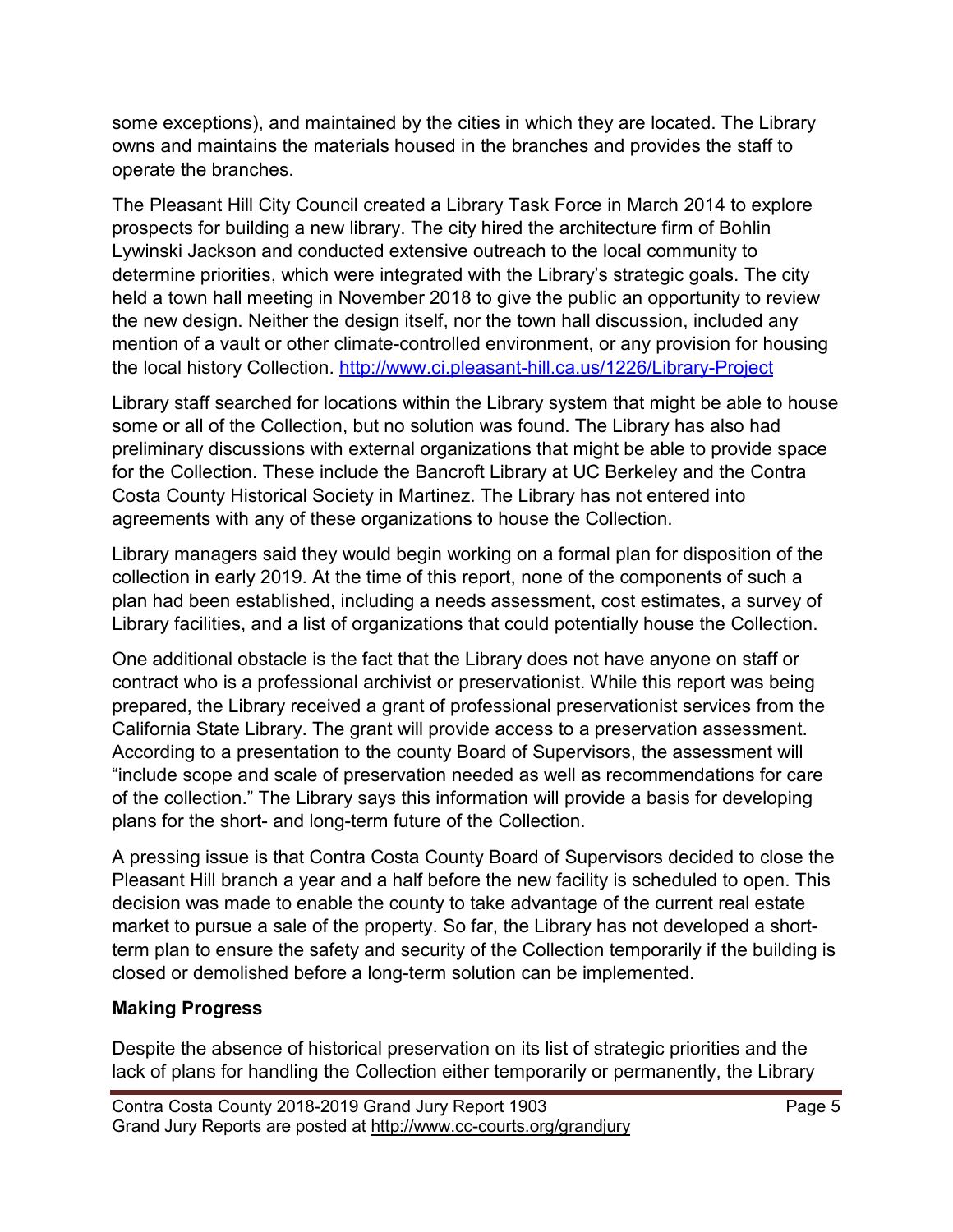has taken some steps to care for the Collection, in keeping with provisions in its Collection Development Plan described above. The California Preservation Program at UC Berkeley conducted a Preservation Needs Assessment of the Library's "Californiana" collection in May 2013, including the Collection. The study made recommendations for security and protection from damage by fire, water, and other environmental hazards. The Library has been working through these recommendations, implementing them where it could, and assessing the feasibility of implementing some of the more difficult or expensive recommendations.

The report also calls for hiring an expert to evaluate the need for a regional local history resource and the potential for the Collection to meet that need. The justification for the recommendation notes that:

*The Californiana collection materials take up space that could be used for other Library functions, they need ongoing care to be used safely by library patrons, and they would require dedicated staff to maximize their value to the community. Insofar as the community served may extend well beyond Contra Costa County, the Library could explore opportunities to secure grant funding to hire a consultant to perform the recommended analysis.*

Given the pending closure of the Pleasant Hill branch, the Library could consider revisiting the recommendation in the context of determining the best future for the **Collection** 

### **A Potential Solution**

The closing of the Pleasant Hill branch creates urgency about what to do with the Collection in the short term. At the same time, it also presents potential long-term opportunities for an upgrade. Most of the Collection is housed in Pleasant Hill, but some items are scattered throughout other branches and could potentially be brought together in a single facility. In addition, if the Library were able to partner with an external organization, it could be housed in a place where preserving historical materials for public use is a priority.

One possible organization to partner with is the Contra Costa County Historical Society (Historical Society).<https://www.cocohistory.org/>The Library's and the Historical Society's collections both cover the history of the county, making them complementary. The Historical Society is housed in a secure, climate- and humidity-controlled building in downtown Martinez. The facility includes a small exhibition space, room for patrons to study, and a large state-of-the-art scanner. The scanner enables materials to be digitized to ensure their preservation and allows the Historical Society to discard bulky items where there is little or no value in retaining the originals.

Like the Library, the Historical Society underwent an assessment by the California Preservation Program and is implementing its recommendations. In addition, the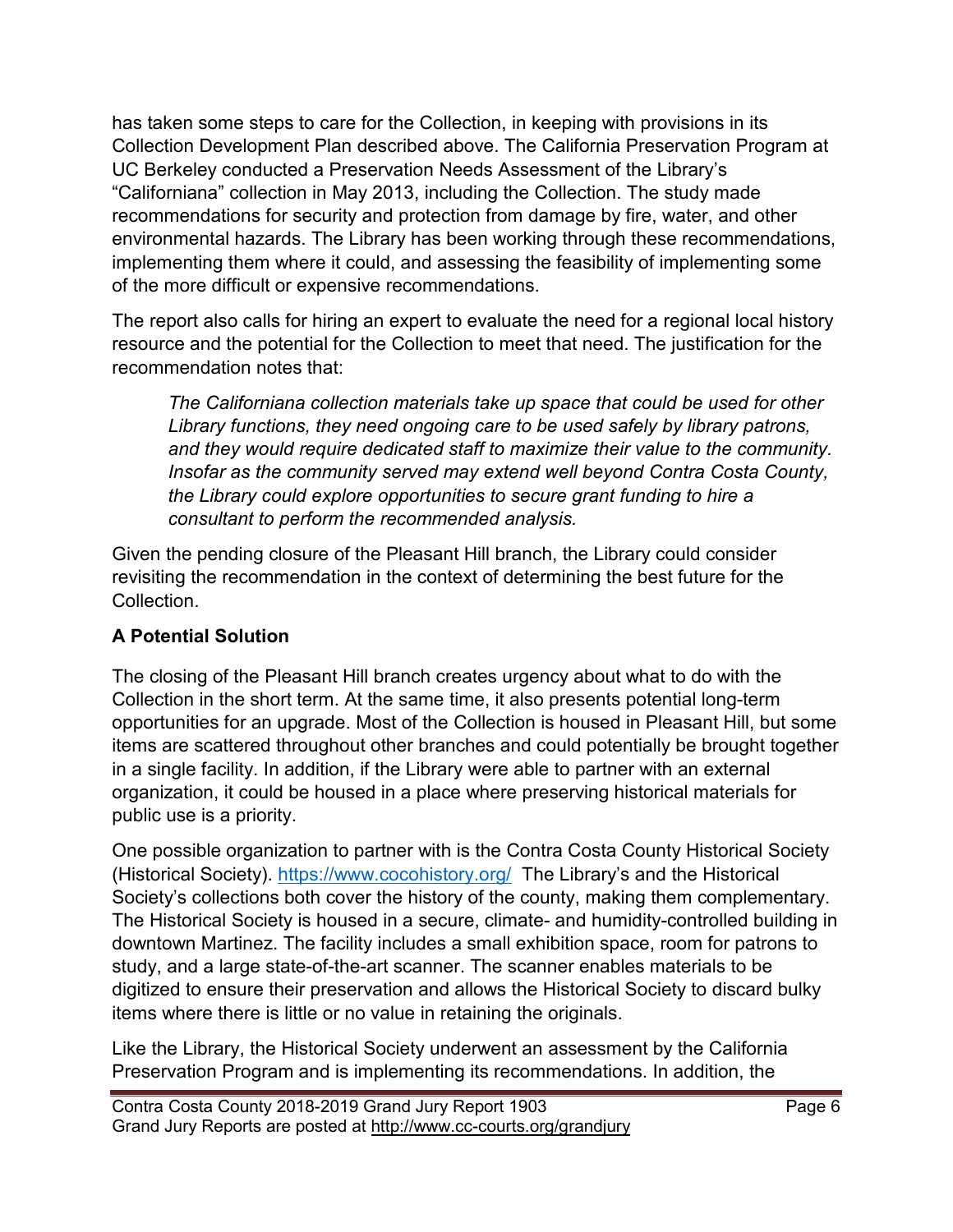Historical Society underwent an organizational assessment in 2014 by the Institute of Museum and Library Services and the American Alliance of Museums. That study concluded that*,* "The (Historical Society) is a very professionally run organization with a strong volunteer staff, an experienced executive director, and a wealth of fascinating collections."

The Historical Society's mission is "to preserve, protect, and provide public access to the records and heritage of Contra Costa County." Acquiring the Library's Collection would align with this mission.

There are obstacles that would have to be addressed in order for a partnership between the two organizations to succeed. For example, the Historical Society might not have sufficient space to absorb the Collection. It would likely require help from the county, either with funding or building space. But if a successful agreement could be forged, a partnership between the Library and the Historical Society would provide the county with a means of permanently safeguarding the Library's irreplaceable Collection and ensuring its availability for public use.

# **FINDINGS**

- F1. The Library is transitioning from a traditional storehouse for books into a technology center, literacy advocate, and community gathering place.
- F2. The Pleasant Hill branch is closing in late September 2019 to make way for a new branch which is scheduled to open in the Spring of 2021.
- F3. The new branch will not be able to house the Library's Contra Costa County history Collection, most of which is currently housed in Pleasant Hill.
- F4. The Library does not have a short-term plan for safeguarding the Collection after the Pleasant Hill branch closes, before a long-term plan can be implemented.
- F5. The Library has not developed a long-term plan for permanently housing the Collection.
- F6. The Library has received a grant of professional preservationist services that will provide a basis on which to develop short- and long-term plans for safeguarding and housing the Collection.
- F7. The Contra Costa County Historical Society is a potential repository for the Collection.
- F8. The Contra Costa County Historical Society would like to house the Library's Collection.